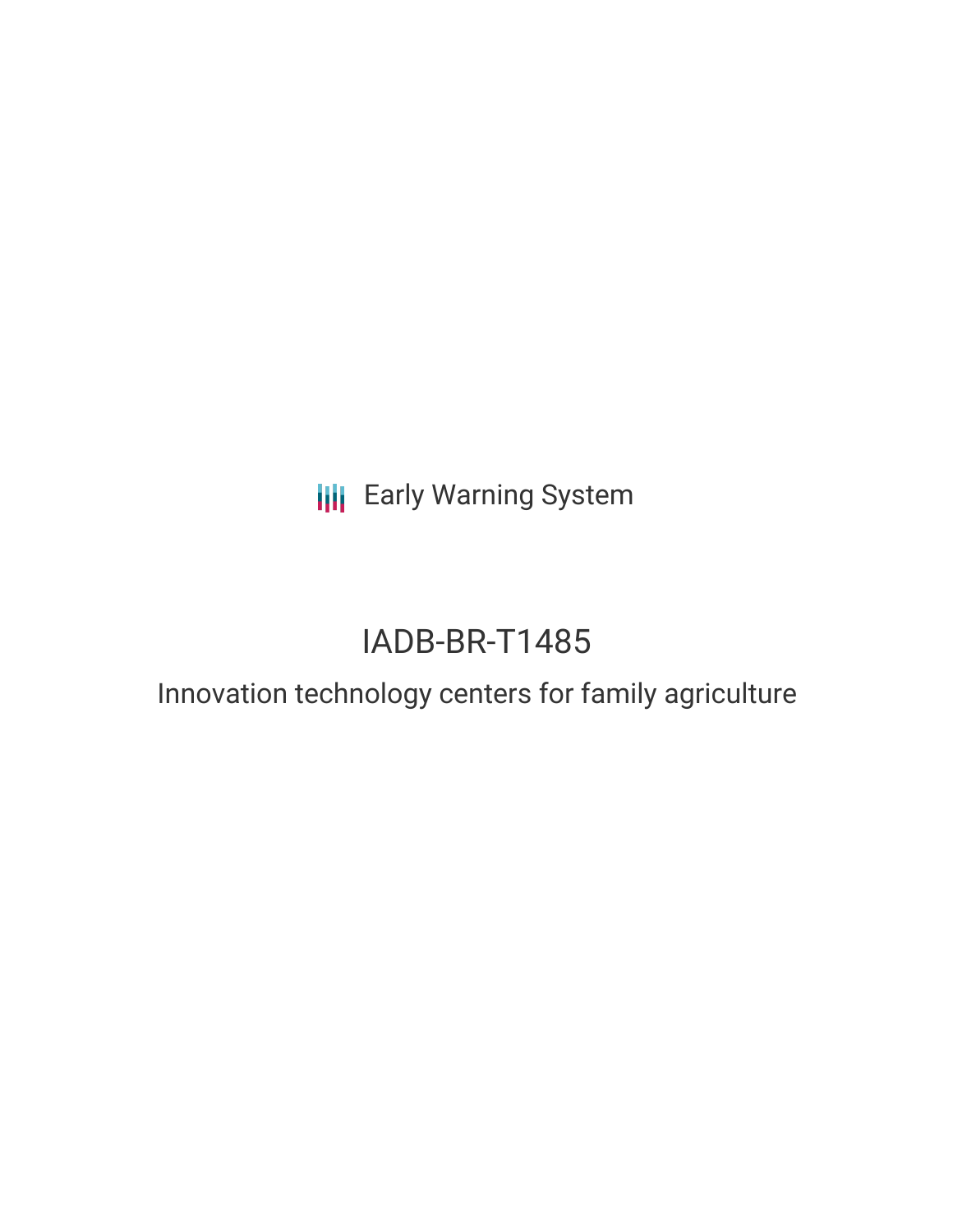

### **Quick Facts**

| <b>Countries</b>               | <b>Brazil</b>                                   |
|--------------------------------|-------------------------------------------------|
| <b>Specific Location</b>       | Northeast Region                                |
| <b>Financial Institutions</b>  | Inter-American Development Bank (IADB)          |
| <b>Status</b>                  | Approved                                        |
| <b>Bank Risk Rating</b>        | C                                               |
| <b>Voting Date</b>             | 2021-08-27                                      |
| <b>Borrower</b>                | Goverment of Brazil                             |
| <b>Sectors</b>                 | Agriculture and Forestry, Technical Cooperation |
| <b>Investment Type(s)</b>      | Grant                                           |
| <b>Investment Amount (USD)</b> | $$0.40$ million                                 |
| <b>Project Cost (USD)</b>      | \$0.80 million                                  |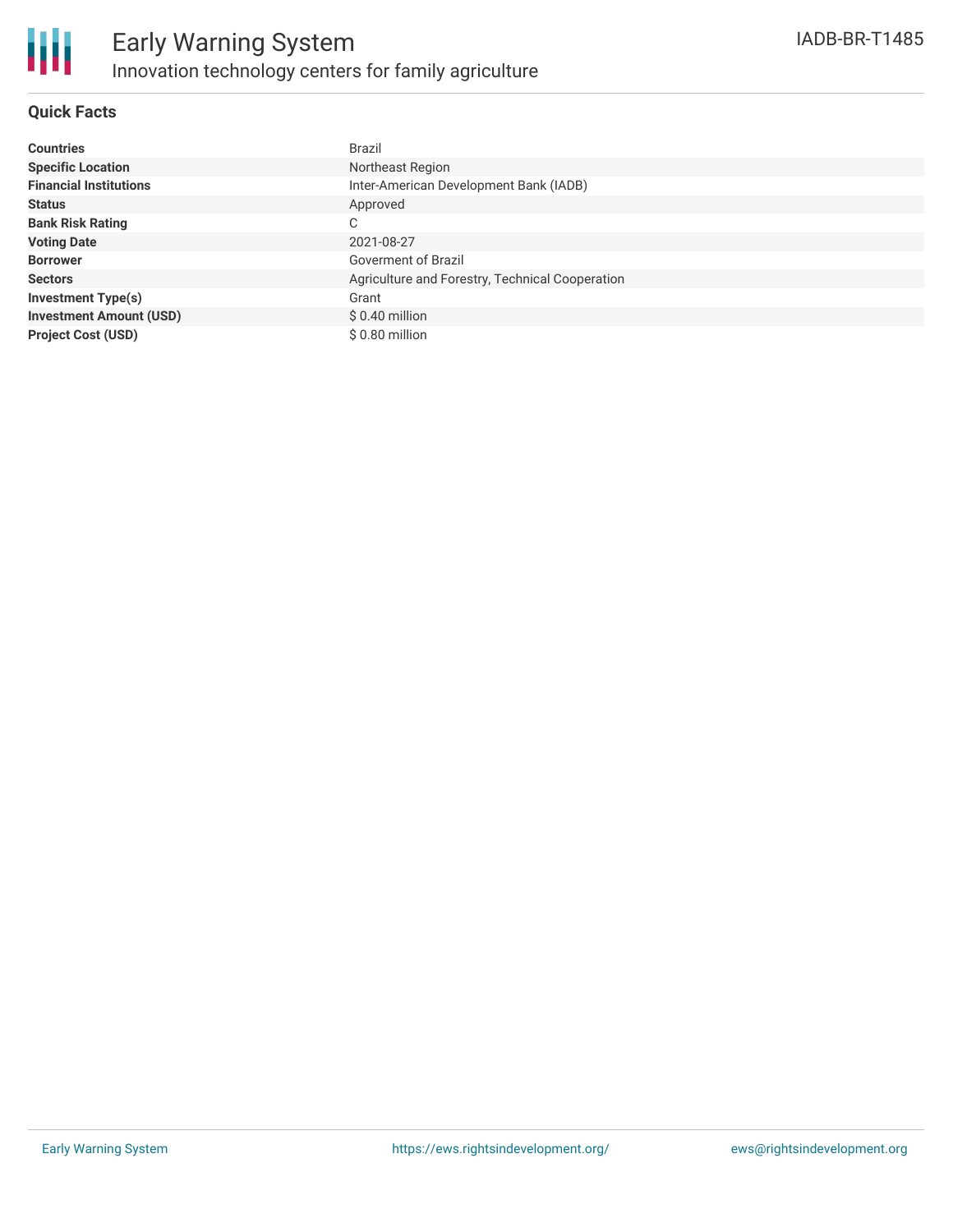

### **Project Description**

Improve the access of family farmers in the Northeast region of Brazil to information on technological innovations through the use of digital information and communication technologies.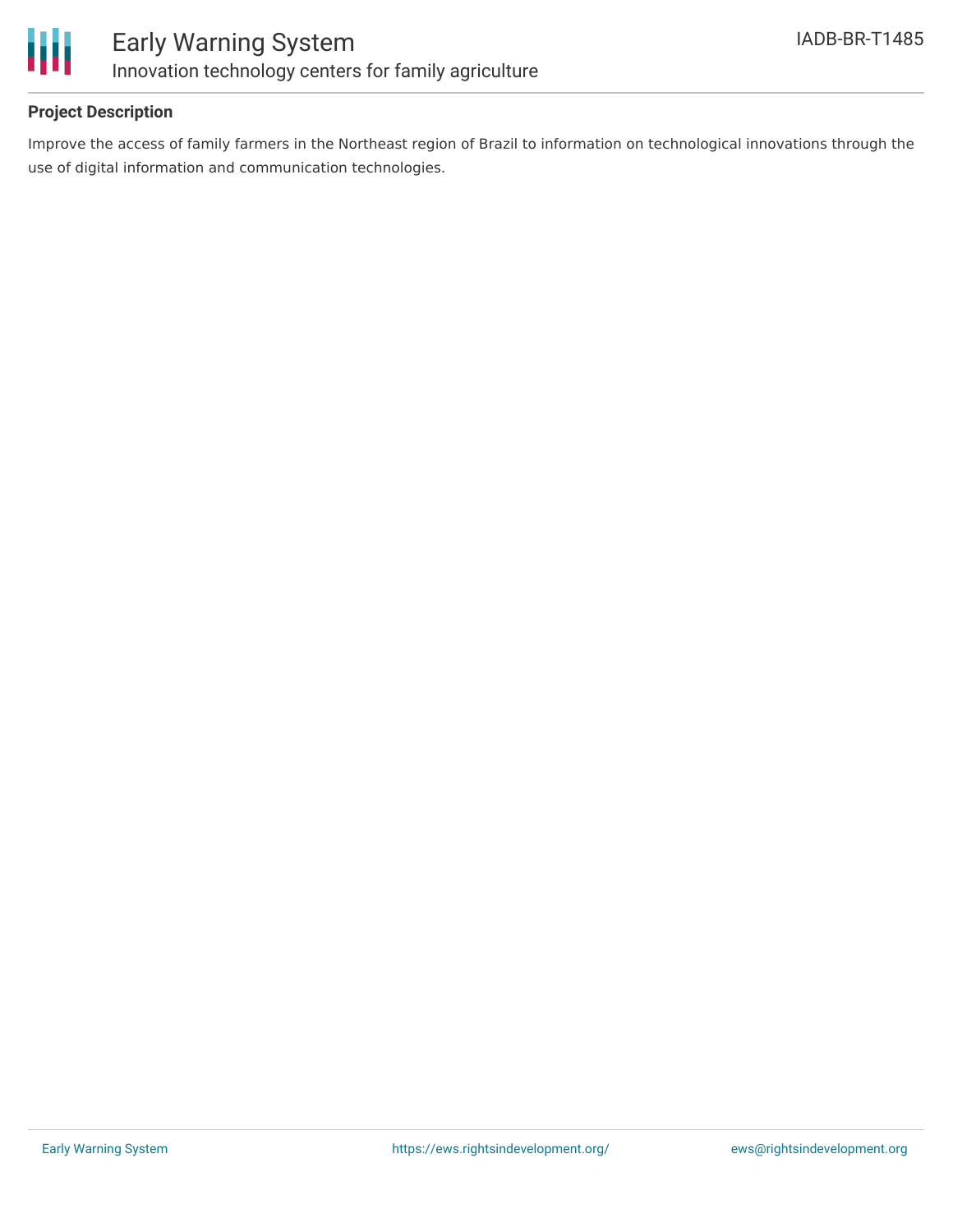

### Early Warning System Innovation technology centers for family agriculture

### **Investment Description**

• Inter-American Development Bank (IADB)